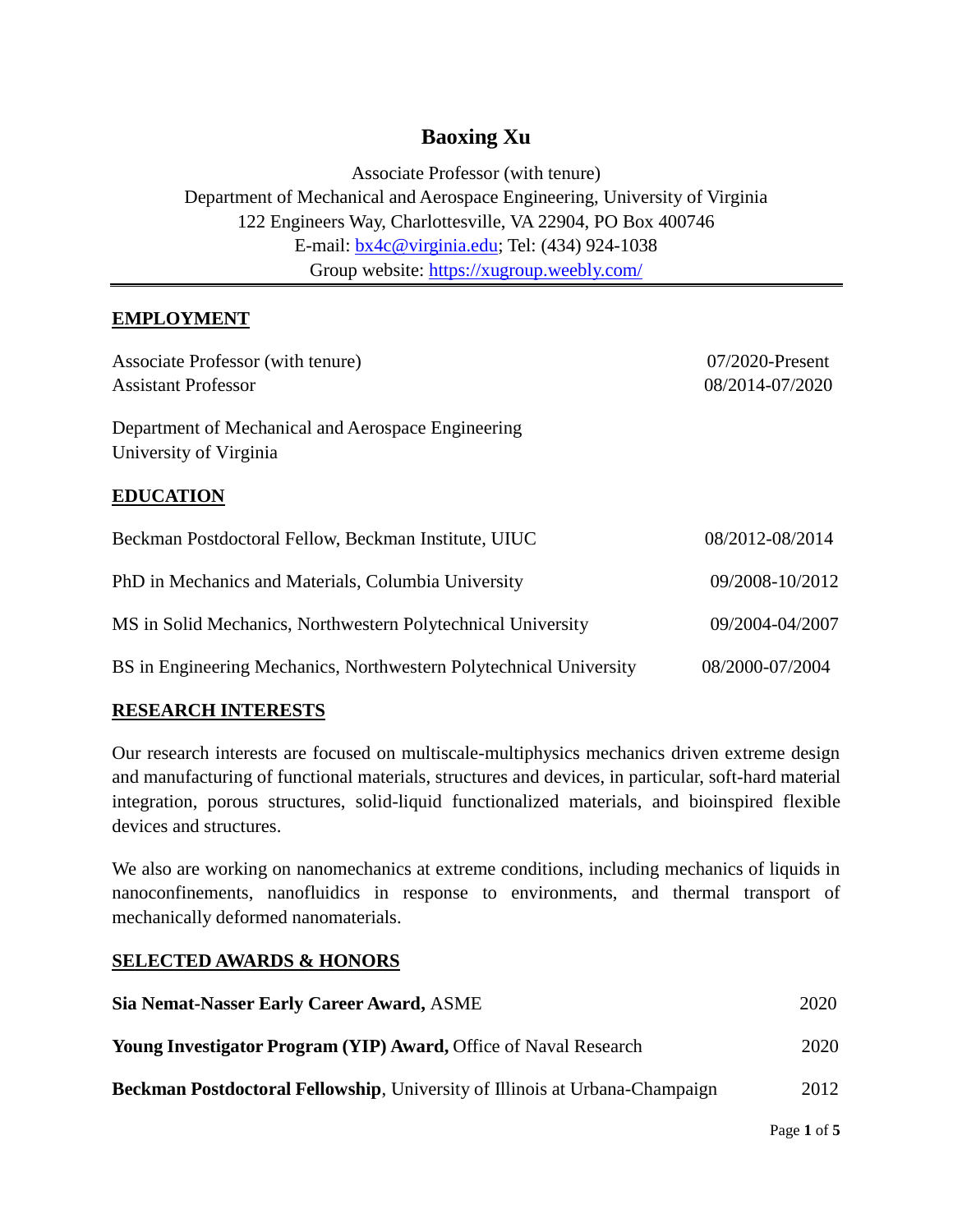| NSF Travel Grant Award for ASME IMECE Micro/Nano Poster Forum                       | 2011 |
|-------------------------------------------------------------------------------------|------|
| <b>NSF Travel Grant Award for CMMI Research and Innovation Conference</b>           | 2010 |
| <b>Boeing Graduate Fellowship at Columbia University, Boeing Company</b>            | 2008 |
| <b>Best Thesis for Master Degree, Northwestern Polytechnical University</b>         | 2008 |
| Best Student Graduate Award, Shaanxi Province                                       | 2007 |
| <b>Outstanding Scholarship, China Baosteel Education Foundation</b>                 | 2006 |
| <b>National Scholarship</b> (1 <sup>st</sup> Prize), Ministry of Education of China | 2002 |

**Full Score Scholarship in Advanced Mathematics both (I) and (II)**, Northwestern Polytechnical University 2001, 2002

#### **SELECTED PUBLICATIONS at UVA (\* group student, ^ corresponding author)**

Full list of papers:<https://xugroup.weebly.com/pubications.html>

- [1]. Yue Zhang\*, Mengtian Yin\*, Yongmin Baek, Kyusang Lee, Giovanni Zangari, Liheng Cai, **Baoxing Xu**^. Capillary Transfer of Soft Films. *Proceedings of the National Academy of Sciences (PNAS)*. 117(2020) 5210-5216
- [2]. Haozhe Zhang\*, Weizhu Yang, **Baoxing Xu^**. Rotation Mechanics of Optical Scatters in Stretchable Metasurfaces. *International Journal of Solids and Structures.* 191-192(2020)566-576
- [3]. Hyungjun Kim, Heung Soo Lee, Yale Jeon, Woohyun Park, Yue Zhang\*, Bongjoong Kim, Hanmin Jang, **Baoxing Xu**, Yoon Yeo, Dong Rip Kim, Chi Hwan Lee. Bioresorbable, Miniaturized Porous Silicon Needles on Flexible Water-Soluble Backing for Unobtrusive, Sustained Delivery of Chemotherapy. *ACS Nano*. 14 (2020) 7227-7236.
- [4]. Qingchang Liu\*, Jiaxing Huang and **Baoxing Xu**^. Evaporation-driven Crumpling and Assembling of Two-Dimensional (2D) Materials: A Rotational Spring – Mechanical Slider Model. *Journal of the Mechanics and Physics of Solids*. 133(2019)103722 (34 pages)
- [5]. Mengtian Yin\*, Li Xiao, Sung-Yun Kwon, Yi Zhang, Poonam R Sharma, Li Jin, Xudong Li and **Baoxing Xu**^. 3D Printed Microheater Sensor-Integrated, Drug-Encapsulated Microneedle Patch System for Pain Management. *Advanced Healthcare Materials* (2019) 1901170.
- [6]. Weizhu Yang\*, Zongzhan Gao, Zhufeng Yue, Xiaodong Li, **Baoxing Xu**^. Hard-Particle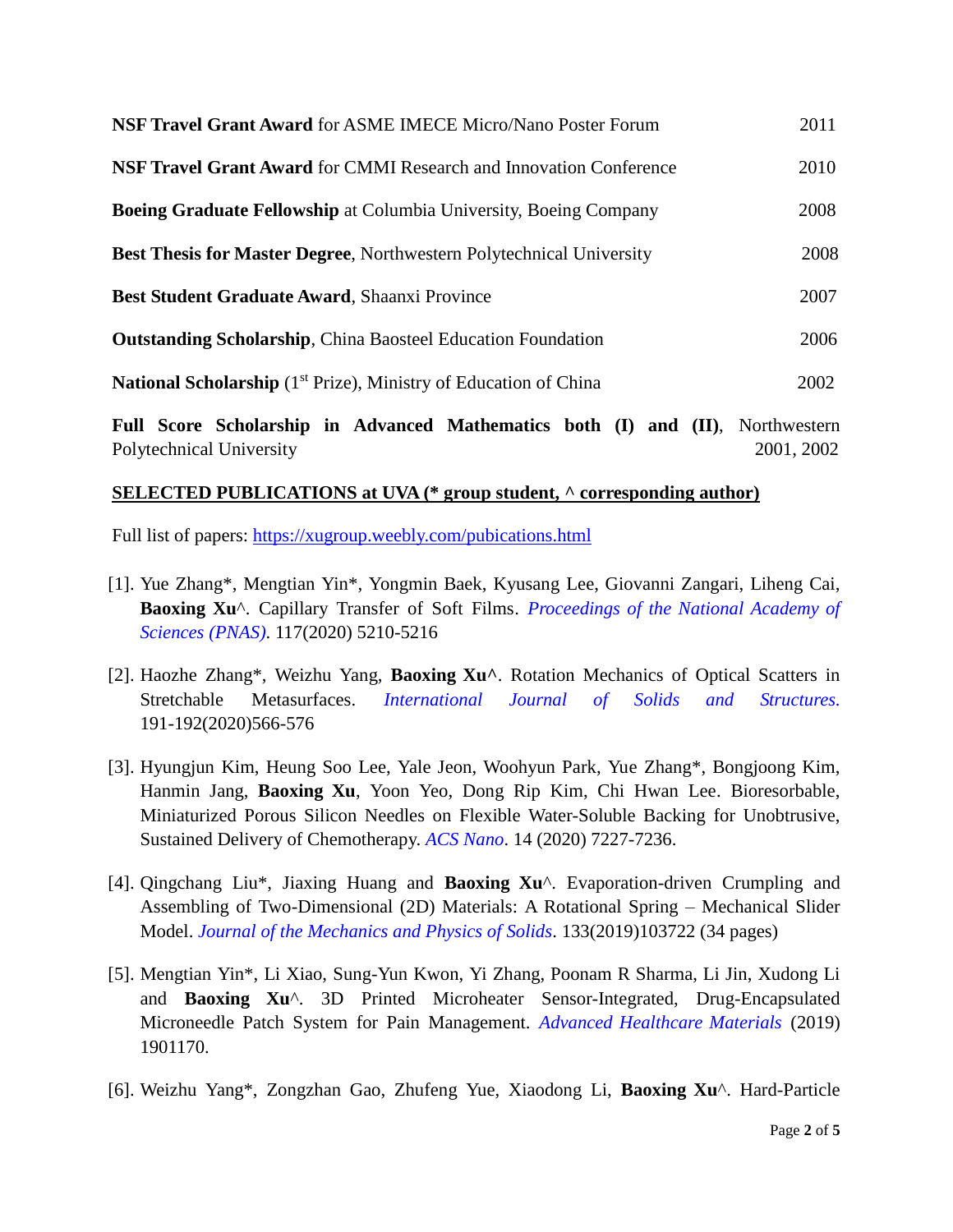Rotation Enables Soft-Hard Integrated Auxetic Mechanical Metamaterials. *Proceedings of the Royal Society A*. 475(2019)0234 (20 pages)

- [7]. Bongjoong Kim†, Jiyeon Jeon†, Yue Zhang†\*, Dae Seung Wie, Jehwan Hwang, Sang Jun Lee, Dennis E. Walker Jr., Don C. Abeysinghe, Augustine Urbas, **Baoxing Xu**^, Zahyun Ku, Chi Hwan Lee. Integration of three dimensional (3D) plasmonic nanoarrays with arbitrary substrate materials and structures. (†Equal contribution). *Nano Letters*. 19(2019)5796-5805
- [8]. Yue Zhang\*, Bongjoong Kim, Yuan Gao\*, Dae Seung Wie, Chi Hwan Lee, **Baoxing Xu**^. Mechanics of Transfer Printing of Thin Films in a Liquid Environment. *International Journal of Solids and Structures (IJSS)*. 180-181(2019)30-44
- [9]. Yuan Gao\*, Yue Zhang\*, **Baoxing Xu**^. Confined Water-Assistant Thermal Response of Graphene-Oxide Heterostructure and Its Enabled Mechanical Sensors for Load Sensing and Mode Differentiation. *ACS Applied Materials & Interfaces.* 11(2019)19596-19604.
- [10]. Xu Wang, Qingchang Liu\*, Siyao Wu, **Baoxing Xu**, and Hangxun Xu. Multilayer Polypyrrole Nanosheets with Self-Organized Surface Structures for Flexible and Efficient Solar-Thermal Energy Conversion. *Advanced Materials.* 31(2019)1807716.
- [11]. Liu Wang<sup>#</sup>, Yuan Gao<sup>#\*</sup>, Fanqi Dai, Deying Kong, Huachun Wang, Pengcheng Sun, Zhao Shi, Xing Sheng, **Baoxing Xu**^ and Lan Yin. Geometrical and Chemical Dependent Hydrolysis Mechanisms of Silicon Nanomembranes for Biodegradable Electronics. (#Equal contribution). *ACS Applied Materials & Interfaces*. 11(2019)18013-18023
- [12]. Weizhu Yang\*, Qingchang Liu\*, Zongzhan Gao, Zhufeng Yue, **Baoxing Xu^**. Theoretical Search for Heterogeneously Architected 2D Structures. *Proceedings of the National Academy of Sciences (PNAS)*. 115(2018) 7245-7254.
- [13]. Yuan Gao\*, **Baoxing Xu^**. van der Waals Graphene Kirigami Heterostructure for Strain-Controlled Thermal Transparency. *ACS Nano*. 12(2018)11254-11262.
- [14]. Dae Seung Wie<sup>#</sup>, Yue Zhang<sup>#\*</sup>, Min Ku Kim, Bongjoong Kim, Sangwook Park, Young-Joon Kim, Pedro P. Irazoquid, Xiaolin Zheng, **Baoxing Xu^**, Chi Hwan Lee. Wafer-recyclable, environment-friendly transfer printing for large-scale thin film nanoelectronics. *Proceedings of the National Academy of Sciences (PNAS)*. 115(2018) 7236-7244. (#Equal contribution)
- [15]. Yue Zhang\*, Mingzhe Li, Yuan Gao, **Baoxing Xu^**, Weiyi Lu. Compressing Liquid Nanofoam System: Liquid Infiltration or Nanopore Deformation? *Nanoscale*. 10(2018)18444-18450.
- [16]. Weizhu Yang\*, Jia Yang, Yize Dong\*, Shimin Mao, Zongzhan Gao, Zhufeng Yue, Shen J. Dillon, Hangxun Xu, **Baoxing Xu^**. Probing Buckling and Post-buckling Deformation of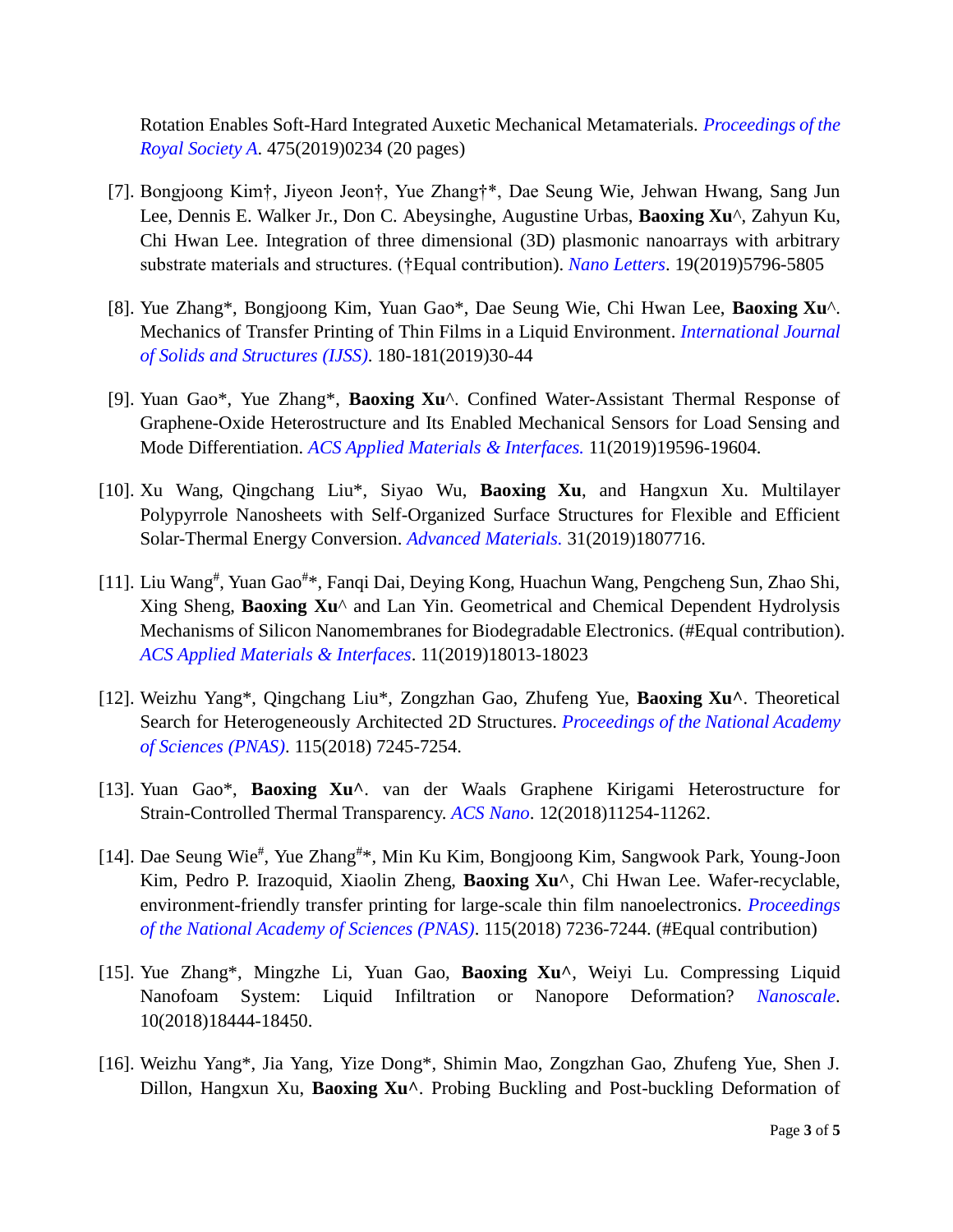Hollow Amorphous Carbon Nanospheres: In-situ Experiment and Theoretical Analysis. *Carbon.* 137(2018)411-418.

- [17]. Yuan Gao\*, **Baoxing Xu^**. On the Generalized Thermal Conductance Characterizations of Mixed One-Dimensional–Two-Dimensional van der Waals Heterostructures and Their Implication for Pressure Sensors. *ACS Applied Materials & Interfaces*. 10 (2018)14221-14229.
- [18]. Tao Wang, Ying Zhang, Qingchang Liu\*, Wen Cheng, Xinran Wang, Lijia Pan, **Baoxing Xu**, Hangxun Xu. A Self‐Healable, Highly Stretchable, and Solution Processable Conductive Polymer Composite for Ultrasensitive Strain and Pressure Sensing. *Advanced Functional Materials*. 28(2018)1705551.
- [19]. Yuan Gao\*, **Baoxing Xu**^. Controllable Interface Junction, In-Plane Heterostructures Capable of Mechanically Mediating On-Demand Asymmetry of Thermal Transports. *ACS Applied Materials & Interfaces*. 9 (2017)34506-34517.
- [20]. Yue Zhang\*, Qingchang Liu\*, **Baoxing Xu**^. Liquid-Assisted, Etching-Free, Mechanical Peeling of 2D Materials. *Extreme Mechanics Letters*. 16(2017)33-40.
- [21]. Weizhu Yang\*, Qingchang Liu\*, Zhufeng Yue, Xiaodong Li, **Baoxing Xu^**. Rotation of Hard Particles in a Soft Matrix. *Journal of the Mechanics and Physics of Solids.* 101(2017)285-310
- [22]. Yuan Gao\*, Qingchang Liu\*, **Baoxing Xu^**. Lattice Mismatch Dominant Yet Mechanically Tunable Thermal Conductivity in Bilayer Heterostructures. *ACS Nano*. 10(2016)5431–5439.
- [23]. Qingchang Liu\*, **Baoxing Xu**^. A Unified Mechanics Model for Wettability Gradient-Driven Motion of Water Droplet on Solid Surfaces. *Extreme Mechanics Letters*. 9(2016)304-309.
- [24]. Weizhu Yang\*, Zhufeng Yue, **Baoxing Xu**^. A Hybrid Elastomeric Foam-core/Solid-shell Spherical Structure for Enhanced Energy Absorption Performance. *International Journal of Solids and Structures.* 92-93(2016)17-28.
- [25]. Qingchang Liu\*, Yuan Gao\*, **Baoxing Xu**^. Liquid Evaporation-Driven Folding of Graphene Sheets. *Applied Physics Letters*. 108(2016)141906.
- [26]. Baoxing **Xu**^, John A Rogers. Mechanics-Driven Approaches to Manufacturing—A Perspective. *Extreme Mechanics Letters*. 7(2016)44-48.

#### **SELECTED ACTIVITIES**

- [1]. Chair of Multifunctional Materials Technical Committee, ASME Materials Division,11/2018-
- [2]. Guest Editor for Special Issue "Mechanics in Extreme Manufacturing" in the journal of